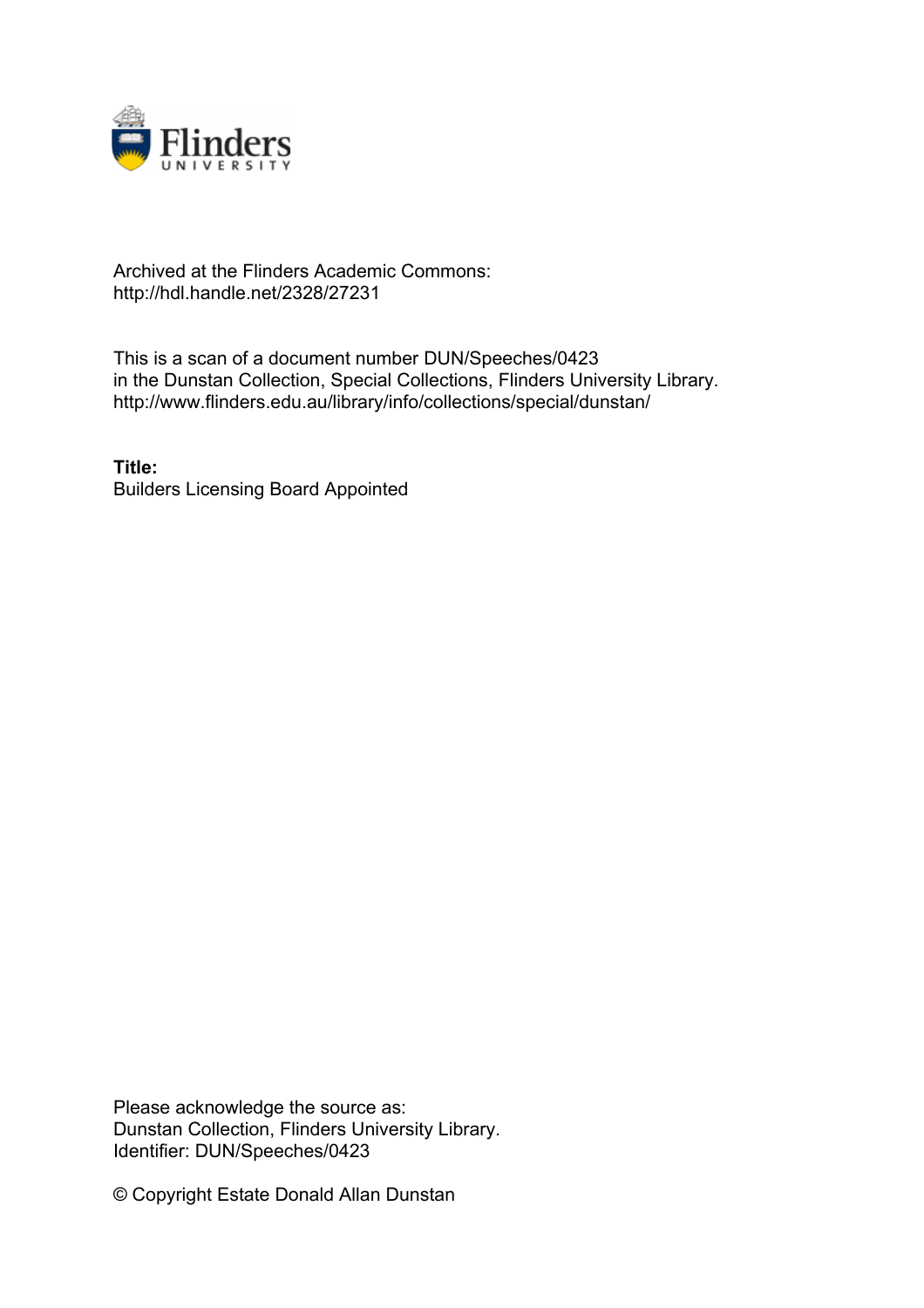## **FREES REIEASE 22.2.66.**

## BUILDERS LICERSING BOARD AFFOINTED.

today A Proclamation was incued in Executive Council/bringing into operation the Builders Licensing Act, 1967, and committing its administration to the Minister of Housing, Mr. Dunstan.

After Executive Council, Mr. Dunstan announced the appointment of the members of the Builders Licensing Board of South Australia.

The Chairman of the Board is Mr. I.B. Dow. wellknown Adolaide solicitor. The four members are are. J.H. EcConnell. President of the S.A. Chapter of the Royal Australian Institute of Architects, Er. A.W. Baulderstone, a Fellow of the Australian Institute of Building, Mr. J.M.L. Tune, a member of the Institute of Chartered Accountants in Australia and also a Fellow of the Australian Society of Accountants, and Mr. P.J. Pargher, a member of the Institution of Engineers Australia. The Assistant Secretary of the Premier's Department, Mr. J.N. Holland, was appointed Secretary of the Board.

Mr. Dunstan said that the State was fortunate to have the benefit of the knowledge and qualifications of the Chairman and Wembers in the task of licensing builders and others associated with the construction of buildings. The Board had a formidable task in implementing the provisions of the Act but he had every confidence that it would carry out its duties with expedition and efficiency.

The Act also provides for the appointment of a Builders Licensing Advisory Committee. Mr. Dunstan said that consideration would shortly be given to the appointment of the Committee whose task would be to make recommendations on all matters referred to it by the Board.